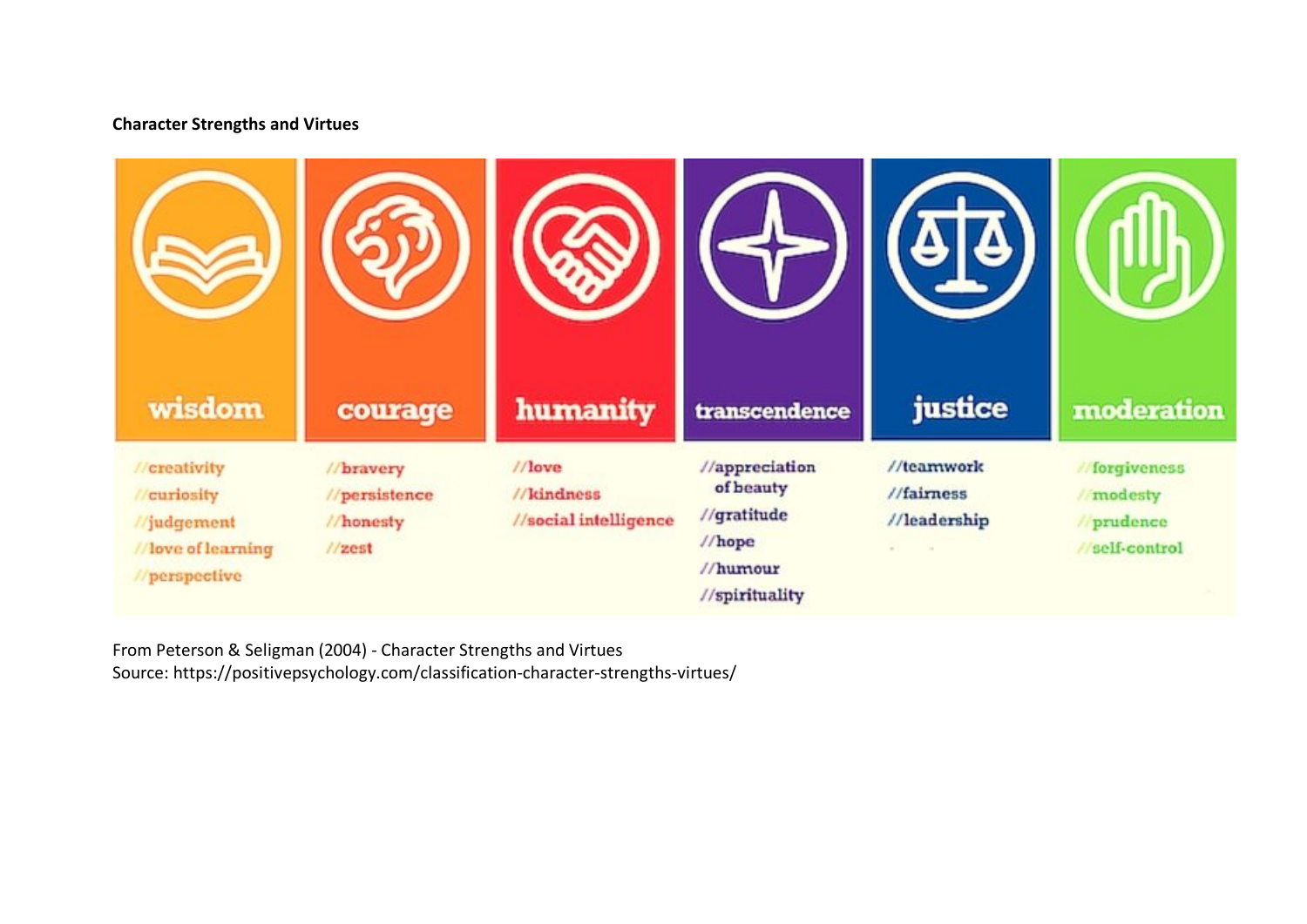## **List of Plum Village 51 Mental Formations**

| <b>5 Universals</b>  | 11 Wholesome         | <b>TNH's wholesome</b>   | 6 primary unwholesome | 20 secondary unwhole      |
|----------------------|----------------------|--------------------------|-----------------------|---------------------------|
| Contact              | Faith                | Non-fear                 | Craving, covetousness | Anger                     |
| Attention            | Inner shame          | Absence of anxiety       | Hatred                | Resentment, enmity        |
| Feeling              | Shame before others  | Stability, solidity      | Ignorance, confusion  | Concealment               |
| Perception           | Absence of craving   | Loving kindness          | Arrogance             | <b>Maliciousness</b>      |
| Volition             | Absence of hatred    | Compassion               | Doubt, suspicion      | Jealousy                  |
|                      | Absence of ignorance | Joy                      | Wrong view            | Selfishness, parsimony    |
| <b>5 Particulars</b> | Diligence, energy    | Humility                 |                       | Deceitfulness, fraud      |
| Intention            | Tranquility, ease    | Happiness                |                       | Guile                     |
| Determination        | Vigilance, energy    | Feverlessness            |                       | Desire to harm            |
| Mindfulness          | Equanimity           | Freedom / sovereignty    |                       | Pride                     |
| Concentration        | Non-harming          |                          |                       | Lack of inner shame       |
| Insight              |                      | <b>TNH's unwholesome</b> |                       | Lack of shame before oth. |
|                      |                      | Fear                     |                       | Restlessness              |
| 4 Indeterminate      |                      | Anxiety                  |                       | <b>Drowsiness</b>         |
| Regret, repentance   |                      | Despair                  |                       | Lack of faith             |
| Sleepiness           |                      |                          |                       | Laziness                  |
| Initial thought      |                      |                          |                       | Negligence                |
| Sustained thought    |                      |                          |                       | Forgetfulness             |
|                      |                      |                          |                       | Distraction               |
|                      |                      |                          |                       | Lack of discernment       |

Source: https://plumvillage.org/transcriptions/51-mental-formation/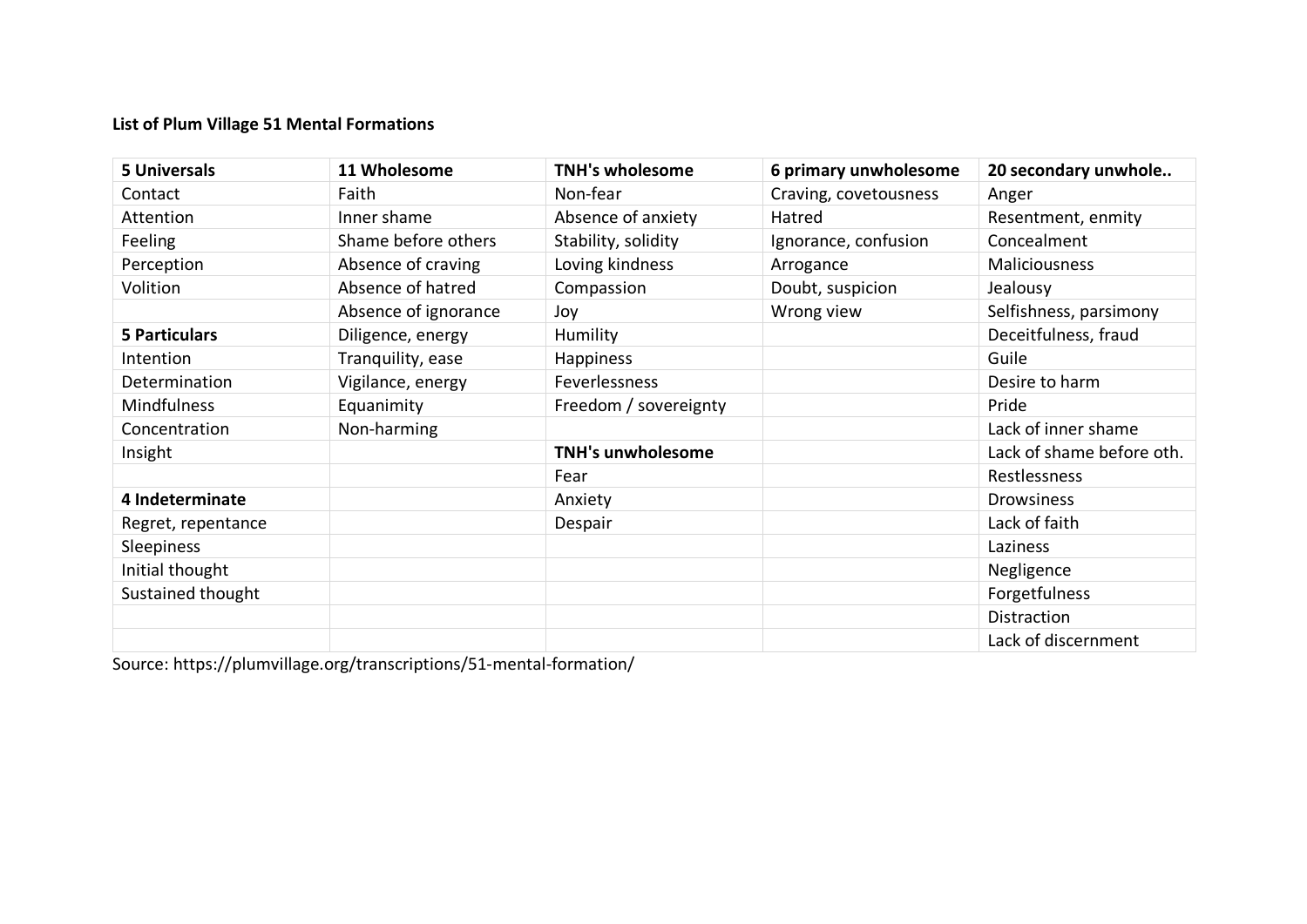## **List of ACT values**

| Acceptance:    | to be open to and accepting of myself, others, and life.                                       |  |  |
|----------------|------------------------------------------------------------------------------------------------|--|--|
| Adventure:     | to be adventurous; to actively seek, create, or explore novel or stimulating experiences.      |  |  |
| Assertiveness: | to respectfully stand up for my rights and request what I want.                                |  |  |
| Authenticity:  | to be authentic, genuine, real; to be true to myself.                                          |  |  |
| Beauty:        | to appreciate, create, nurture, or cultivate beauty in myself, others, and the environment.    |  |  |
| Caring:        | to be caring towards myself, others, and the environment.                                      |  |  |
| Challenge:     | to keep challenging myself to grow, learn, and improve.                                        |  |  |
| Compassion:    | to act with kindness towards those who are suffering.                                          |  |  |
| Connection:    | to engage fully in whatever I am doing and be fully present with others.                       |  |  |
| Contribution:  | to contribute, help, assist, or make a positive difference to myself or others.                |  |  |
| Conformity:    | to be respectful and obedient of rules and obligations.                                        |  |  |
| Cooperation:   | to be cooperative and collaborative with others.                                               |  |  |
| Courage:       | to be courageous or brave; to persist in the face of fear, threat, or difficulty.              |  |  |
| Creativity:    | to be creative or innovative.                                                                  |  |  |
| Curiosity:     | to be curious, open-minded, and interested; to explore and discover.                           |  |  |
| Encouragement: | to encourage and reward behavior that I value in myself or others.                             |  |  |
| Equality:      | to treat others as equal to myself.                                                            |  |  |
| Excitement:    | to seek, create, and engage in activities that are exciting, stimulating, or thrilling.        |  |  |
| Fairness:      | to be fair to myself or others.                                                                |  |  |
| Fitness:       | to maintain or improve my fitness; to look after my physical and mental health and well-being. |  |  |
| Flexibility:   | to adjust and adapt readily to changing circumstances.                                         |  |  |
| Freedom:       | to live freely; to choose how I live and behave, or help others do likewise.                   |  |  |
| Friendliness:  | to be friendly, companionable, or agreeable towards others.                                    |  |  |
| Forgiveness:   | to be forgiving towards myself or others.                                                      |  |  |
| Fun:           | to be fun-loving; to seek, create, and engage in fun-filled activities.                        |  |  |
| Generosity:    | to be generous, sharing, and giving to myself or others.                                       |  |  |
| Gratitude:     | to be grateful for and appreciative of the positive aspects of myself, others, and life.       |  |  |
| Honesty:       | to be honest, truthful, and sincere with myself and others.                                    |  |  |
| Humor:         | to see and appreciate the humorous side of life.                                               |  |  |